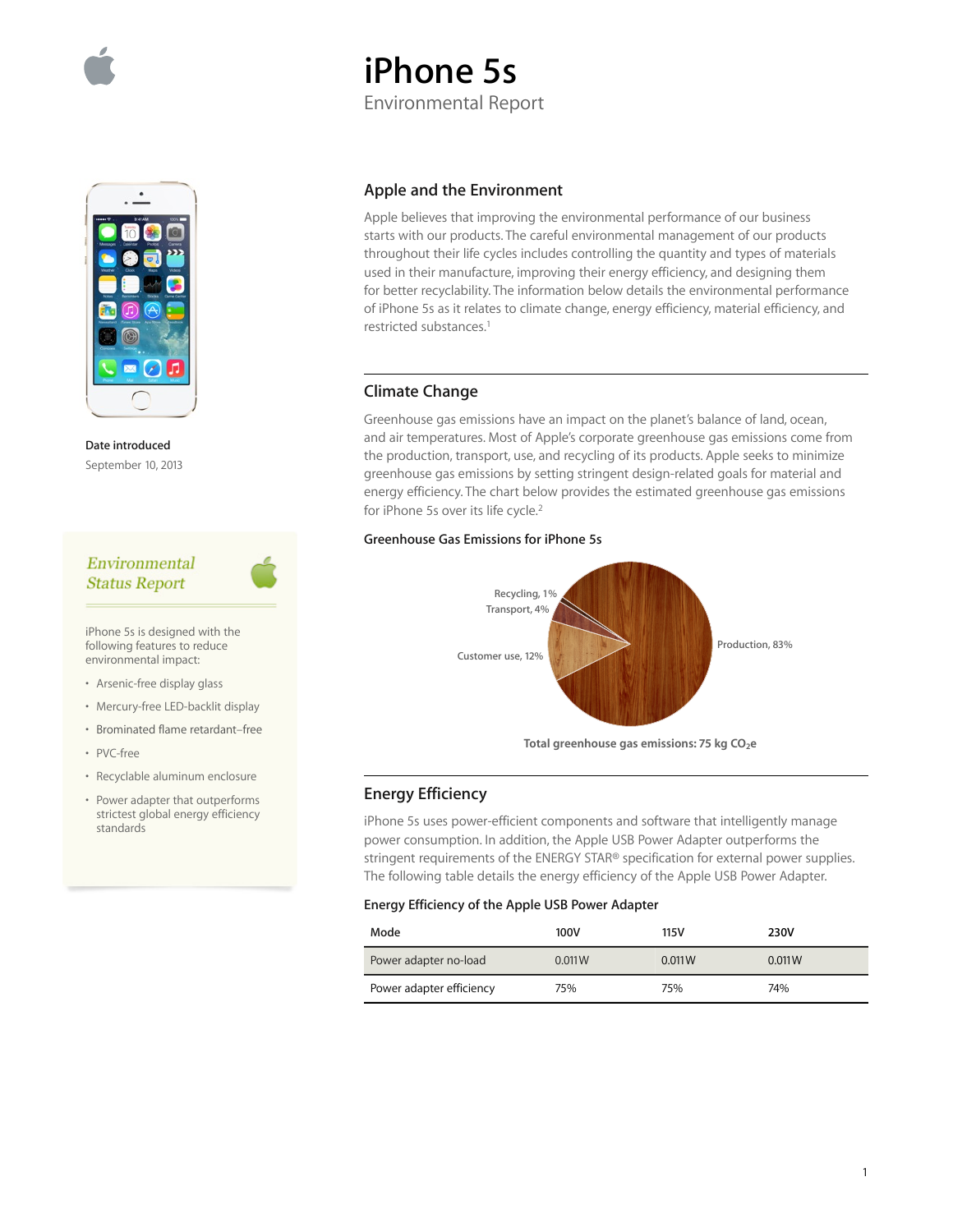#### **Battery chemistry**

• Lithium-ion polymer

• Free of lead, cadmium, and mercury

# **Material Efficiency**

Apple's ultracompact product and packaging designs lead the industry in material efficiency. Reducing the material footprint of a product helps maximize shipping efficiency. It also helps reduce energy consumed during production and material waste generated at the end of the product's life. iPhone 5s is made of aluminum and other materials highly desired by recyclers. The chart below details the materials used in iPhone 5s.



# **Packaging**

The packaging for iPhone 5s is highly recyclable, and its retail box is made primarily from bio-based materials, including fiberboard containing 90 percent post-consumer recycled content. In addition, the iPhone 5s packaging is extremely material efficient, allowing 80 percent more units to be transported in an airline shipping container compared to the first-generation iPhone. The following table details the materials used in iPhone 5s packaging.

#### **Packaging Breakdown for iPhone 5s (U.S. Configurations)**

| Material                       | Retail box |
|--------------------------------|------------|
| Paper (fiberboard, paperboard) | 116q       |
| High-impact polystyrene        | 24q        |
| Other plastics                 | 4q         |

# **Restricted Substances**

Apple has long taken a leadership role in restricting harmful substances from its products and packaging. As part of this strategy, all Apple products comply with the strict European Directive on the Restriction of the Use of Certain Hazardous Substances in Electrical and Electronic Equipment, also known as the RoHS Directive. Examples of materials restricted by RoHS include lead, mercury, cadmium, hexavalent chromium, and the brominated flame retardants (BFRs) PBB and PBDE. iPhone 5s goes even further than the requirements of the RoHS Directive by incorporating the following more aggressive restrictions:

- Arsenic-free display glass
- Mercury-free LED-backlit display
- BFR-free
- PVC-free



U.S. retail packaging of iPhone 5s is 26 percent lighter and consumes 41 percent less volume than the first-generation iPhone packaging.